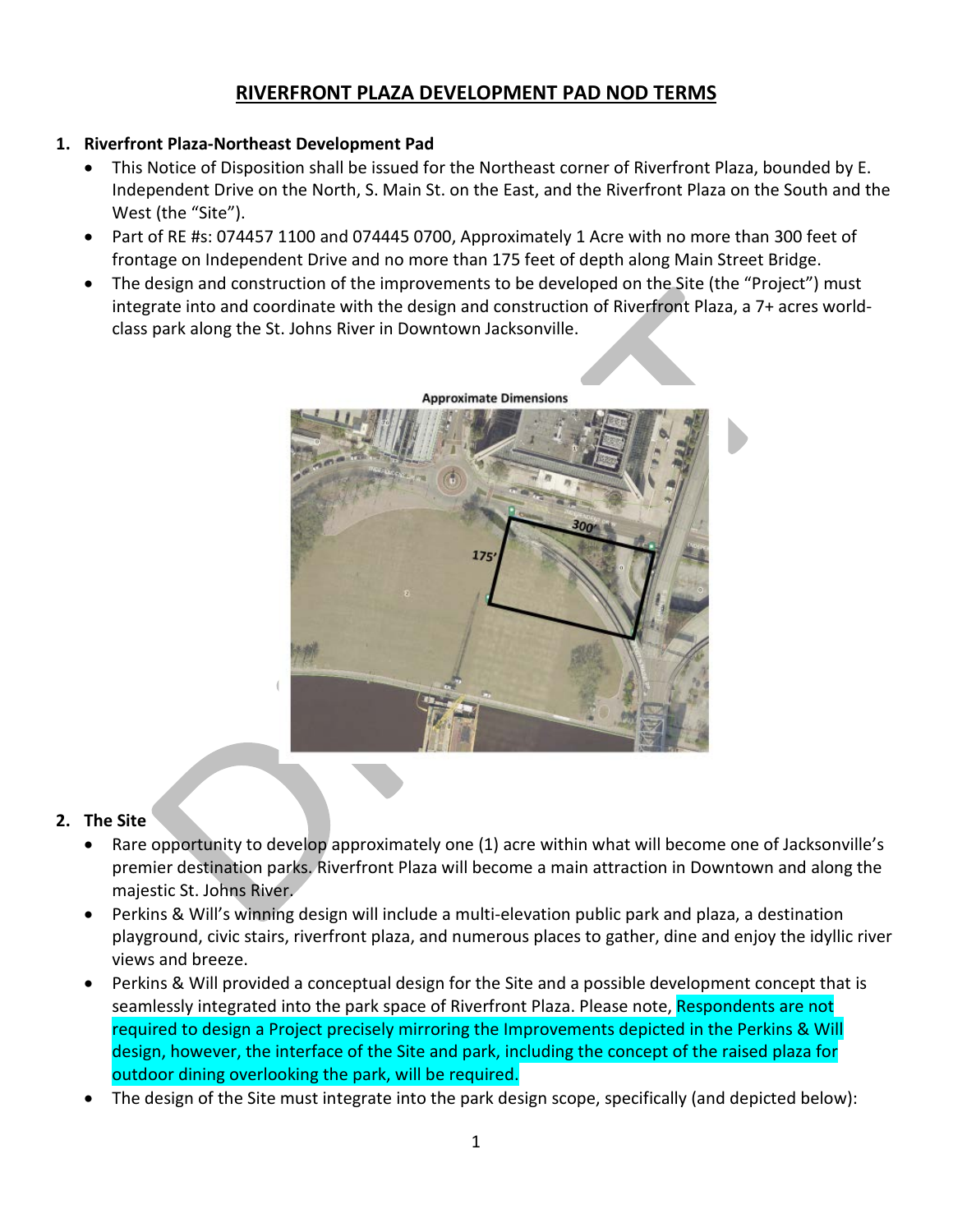- o The riverfront façade of the Project must slope to or connect to the landscaped pedestrian ramp for the Main St. Bridge which is part of the park project
- o A service entry, to the ground level "River Plaza" and food and beverage spaces below the pedestrian ramp that will be designed by Perkins & Will, must be provided through the Project garage
- o Elevated (+/- 20-40'BFE) restaurant, retail and open plaza space that overlooks the park (Sky Garden Terrace) must be included
- o An optional additional restaurant space with outdoor dining at the elevation of the Civic Stairs will be rewarded in scoring
- o Any mid-rise or high-rise tower should be perpendicular to the river and parallel to the Main Street bridge
- Below are graphics depicting the relevant portions of Riverfront Plaza: (1) overall Riverfront Plaza Design, (2) aerial diagram depicting the eastern side of Riverfront Plaza, and (3) a diagram identifying the park scope and Site scope:



*1. Overall Riverfront Plaza Design*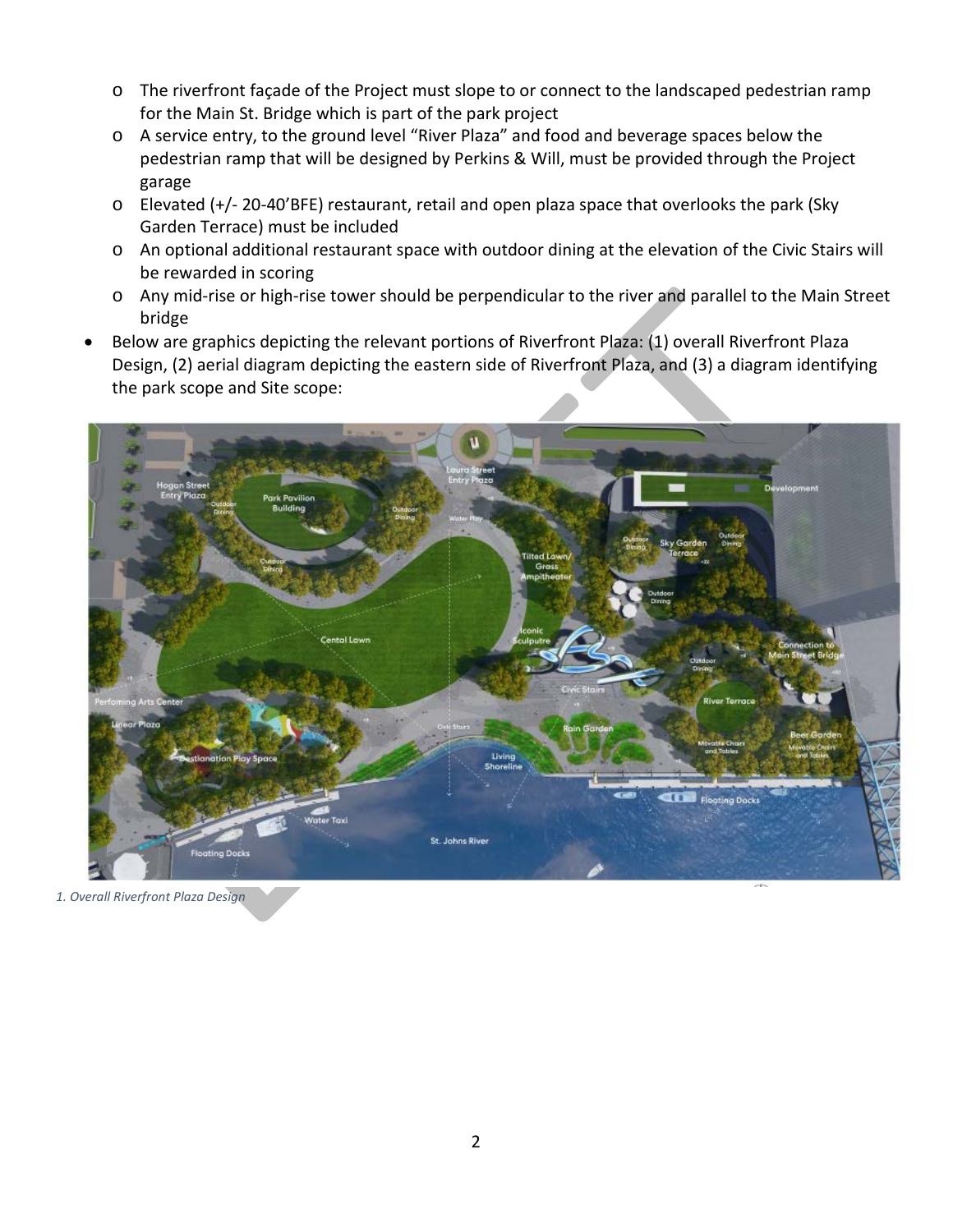

*2. Aerial Rendering of Eastern side of Riverfront Plaza*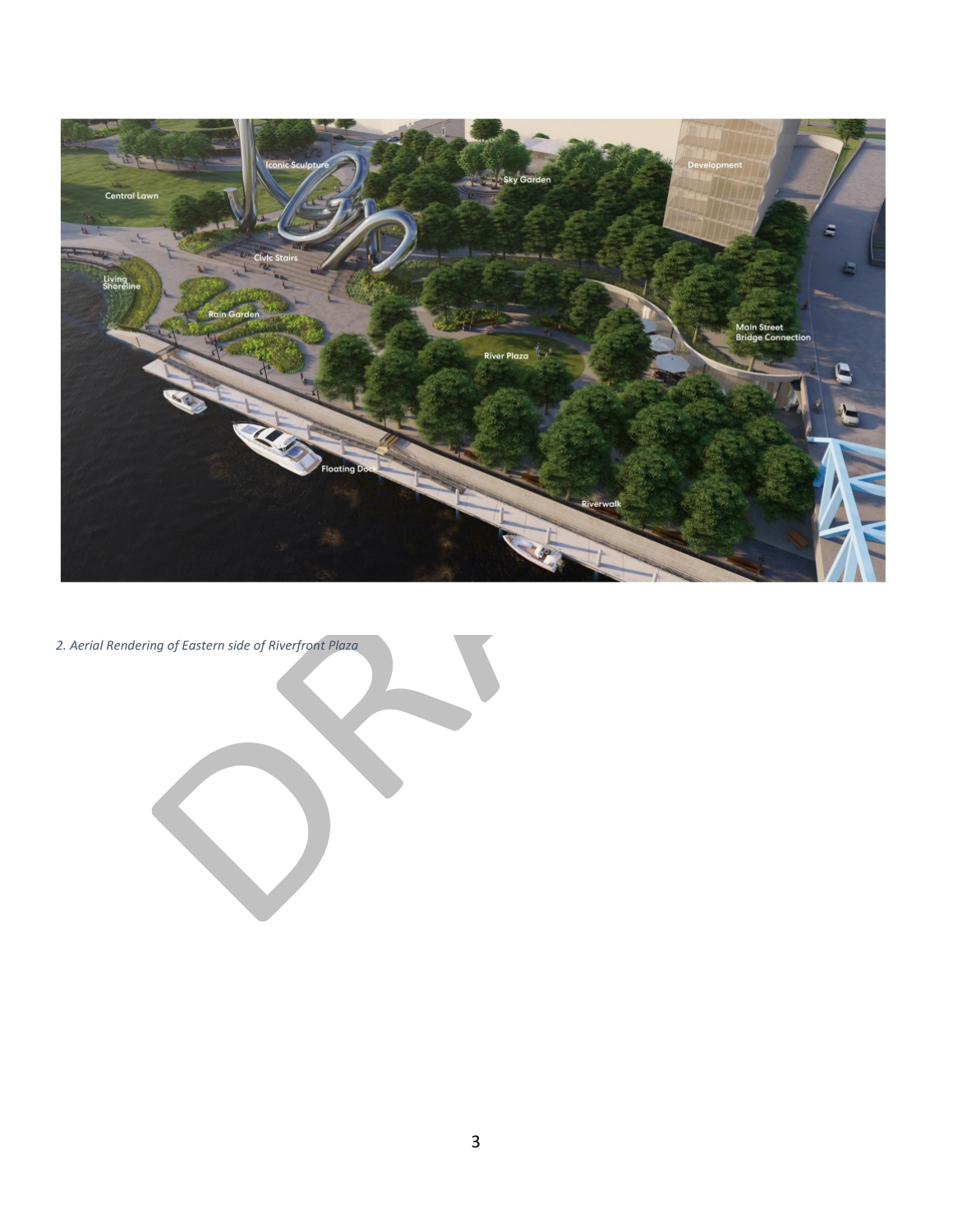**Development Pad Design/ (NOD) Scope**

### **Park Design Scope**



# *3. Diagram of Park and Site Scopes*

## **3. Building Requirements**

- **Mid-to-high-rise building** (at least 7 stories but preferably 15 plus in tower)
	- o Any mid-rise or high-rise tower should be perpendicular to the river and parallel to the Main Street Bridge
	- o The Main Street Bridge Pedestrian Ramp will be located immediately east of the pad and will run parallel to the pad. A building could cantilever over the ramp.
	- o Parallel to E. Independent Drive and located at least 2 stories above grade (at an elevation of +20 BFE or higher) but no higher than 4 stories above grade, activated restaurant/bar/event/meeting room space that frames a public plaza/open-space, depicted as the "Sky Garden Terrace" in the Perkins & Will design. This retail space and plaza should be at least one, but no more than three, stories above the elevation of the Civic Stairs and the open plaza should approximate one quarter (1/4) of the entire Site. It is envisioned that this plaza and restaurant level is located on the roof of the parking garage.
	- o Building frontage parallel to Independent Drive that exceeds 50 feet in height will be minimized so as not to obstruct current building views.
- **Parking Structure wrapped with retail components:**
	- o At least 3 levels of parking (as depicted below):
		- $\triangleright$  one optional level of subterranean parking level, with appropriate stormwater management system.
		- $\triangleright$  Parking level at grade (roughly+8 BFE) that provides "back-of-house" access to the under ramp retail spaces in the building that fronts "River Plaza."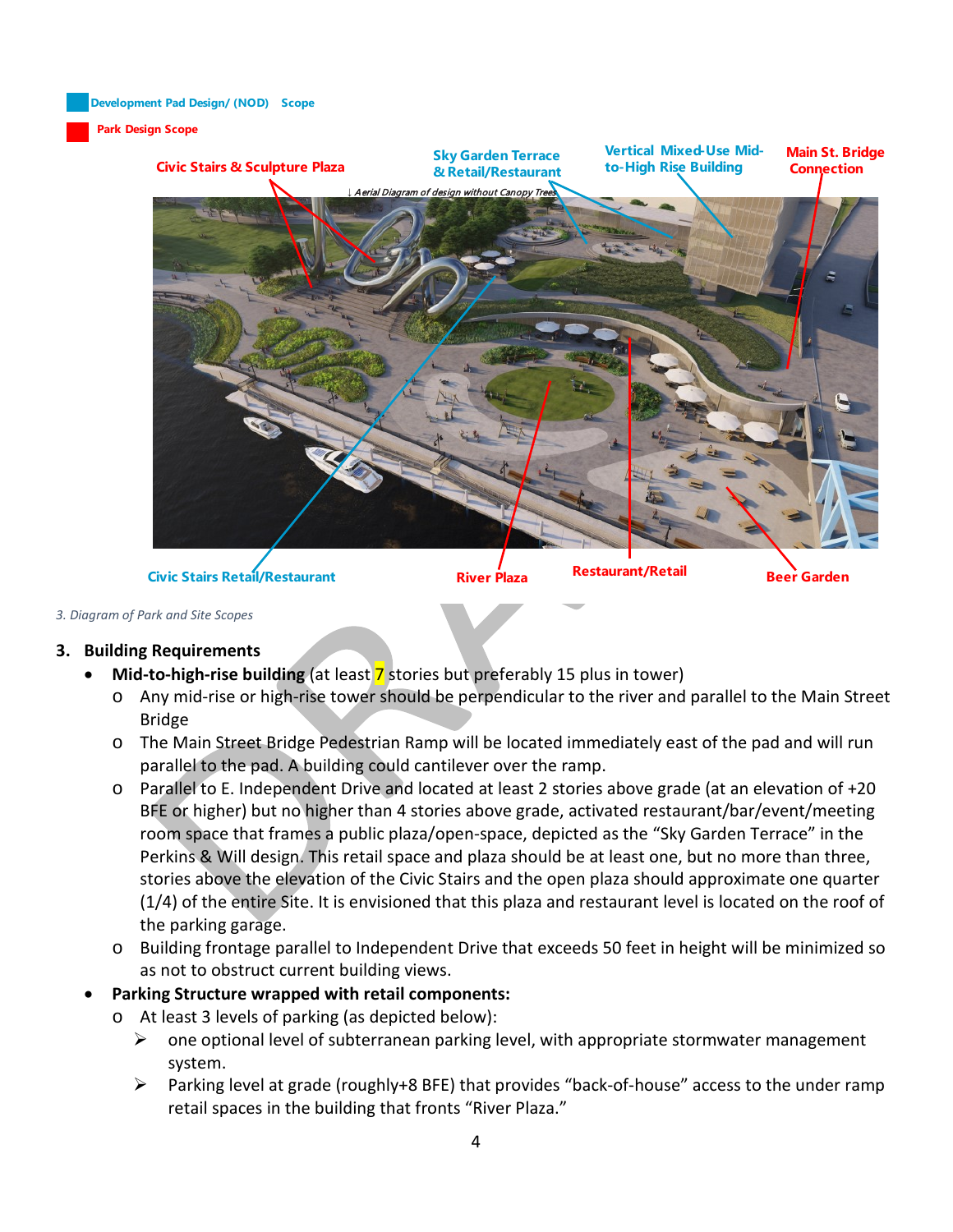- $\triangleright$  One or more parking levels above grade (maximum of 4 above grade). The rooftop above the top parking level will need to accommodate the Sky Garden Terrace.
- $\triangleright$  The exterior façade of the parking structure needs to be completely screened as follows:
	- $\div$  On the north side adjacent to E. Independent Drive a minimum of 30% of the length of the building façade facing the street shall be wrapped with retail at the sidewalk level. Additional points will be awarded for higher percentages or other activation of Independent Drive.
	- $\clubsuit$  On the upper level facing Independent Drive and on the east side adjacent to Main Street: at a minimum, landscaping or architectural screening that meets DDRB standards will be required but enhance architectural treatment and the use of art as screening will be rewarded in scoring.. The Respondent is not precluded from proposing wrap-around construction that includes commercial or residential uses abutting E. Independent Drive or Main Street at all levels.
	- $\div$  On the south side facing the river and adjacent to the pedestrian pathway: Below the grade of the pedestrian ramp, the garage will provide at grade service access to the under ramp restaurants and otherwise be entirely embedded into a landscaped berm or other hardscape that follows the landscape design of Perkins & Will. Above the pedestrian ramp elevation, and provided the open Sky Terrace Plaza is maintained, any level of garage space must be completely wrapped with retail or restaurant spaces, amenity spaces, office, hotel or residential uses.
	- $\clubsuit$  On the southwest corner, additional points will be awarded for a restaurant space that wraps the outside corner of the garage at the same elevation as the top of the Civic Stairs.
	- $\div$  On the west side: at all levels above the grade of the Park, a landscaped berm that seamlessly abuts with the "Titled Lawn/Grass Amphitheater" or such other completely enclosed building façade or treatment that completely obscures the garage from public view and complements the Park.



 $\cdot$  No level of the garage may be visible from the park or riverfront

4. **Mixed Use Development**- While no particular uses other than restaurant/bar spaces are required, it should be noted that the parking demand of dense residential and the associated garage size likely make the site more suitable for hotel and office. Hotel use is deemed to economically benefit the most from, and be most compatible with the adjacent park , in part because the required restaurant/bar spaces serve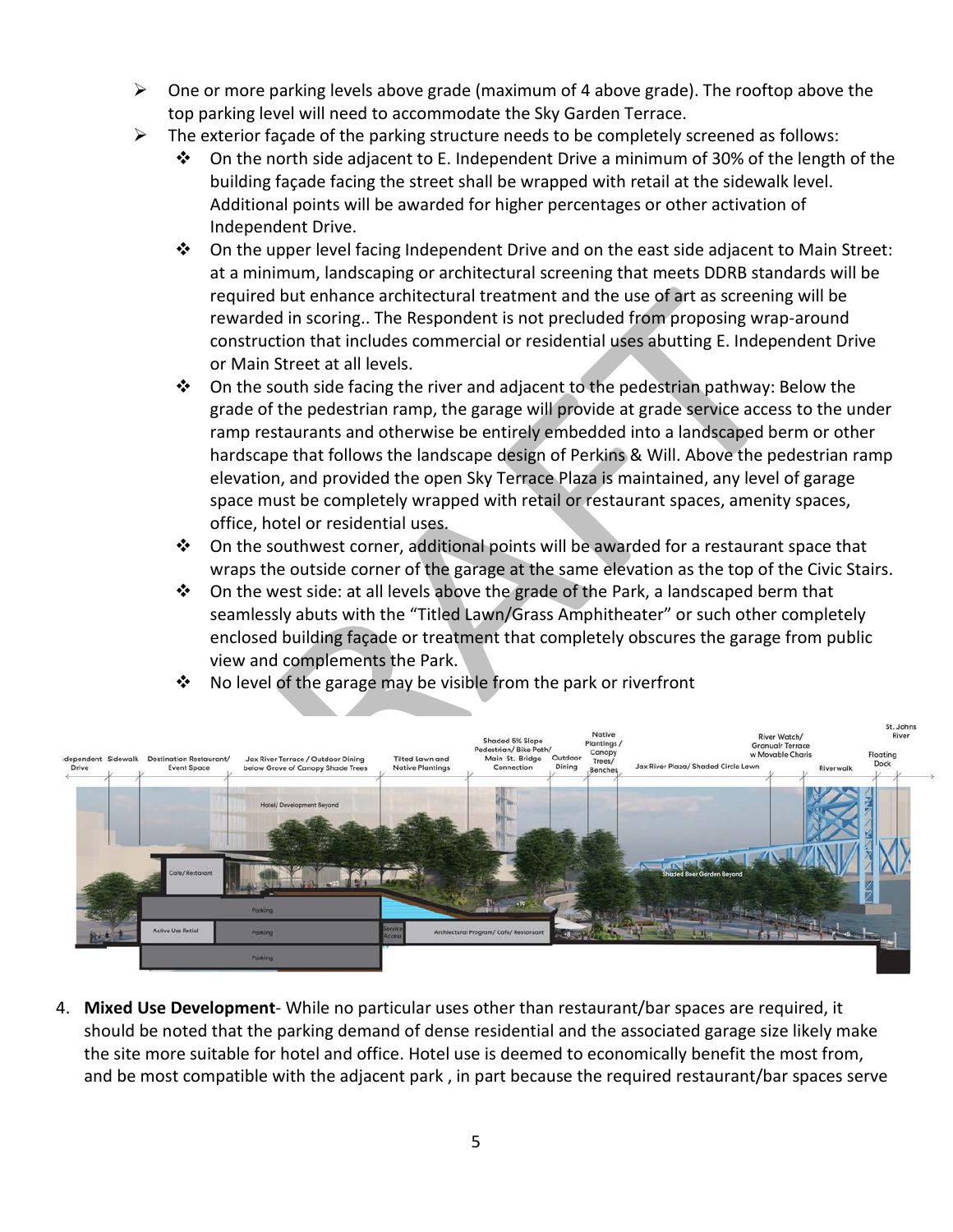the hotel needs as well as the public. Proposals shall include a vertical mix of uses such as, but not limited to:

- Hotel
	- o Due to its prominent location, any proposed hotel brand should be a four-star or higher hotel, based on Forbes or AAA
- Office: Class A office space, ideal location for a corporate headquarters
- Retail/ Commercial
	- o Retail/Restaurant components are required be incorporated on the garage rooftop facing the western side of the Site, specifically activating the Sky Garden Terrace.
	- o Special attention should be paid to destination retail that will not only service future downtown residents and workers but will also act as a regional draw for the city.
	- o Ground floor retail/restaurant and other sidewalk level activation along Independent Dr. is strongly encouraged and will be rewarded in scoring.
	- o Retail density, whether located on E. Independent Dr. or facing and accessible from Riverfront Plaza, in excess of the minimum required will be scored.
- Multi-family
	- o A preference for higher density
- Riverfront Plaza Activation:
	- o A crucial component of any proposal will be the activation of the Riverfront Plaza, particularly, on the western side adjacent to the Civic Stairs and Sculpture Plaza and the inclusion of the Sky Garden Terrace. Activation programs should consider the following uses: café, signature restaurant, bar, entertainment or event space, coffee shop, ice cream parlor, gift shops, and destination retail.
	- o Minimum of 7500 SF with a minimum river/park facing frontage of no less than 150 feet for a destination restaurant & bar space shall be provided on the Sky Garden level.
	- o No minimum of retail adjacent to and accessible from the Civic Stairs & Sculpture Plaza level required however the provision of indoor and outdoor food and beverage space in this location will be scored.
	- o The DIA desires at least one riverfront/park front full-service restaurant with the ability to serve meals to at least 100 patrons at one time.
- Independent Drive Activation:
	- o Retail (shops, entertainment venue, food & beverage)
		- Minimum ratio of 30% percent of ground floor building facade facing Independent Dr.
			- Minimum Luinear Feet frontage on Independent Dr.

# **5. Phasing**

- Must coordinate with the Riverfront Plaza Development and the Main Street Pedestrian Ramp construction with the park and ramp intended to be completed in early to mid 2024.
- Must commence within 120 days of closing. Closing to occur upon receipt of DDRB approvals and proof of financial capacity to complete construction- which shall be completed within nine months of City Council approval of disposition

# **6. St. Johns River**

• Setbacks are automatically satisfied due to location of pad and no height limitation will apply to mid rise or high rise building provided it is parallel to Main Street Bridge and perpendicular to the river.